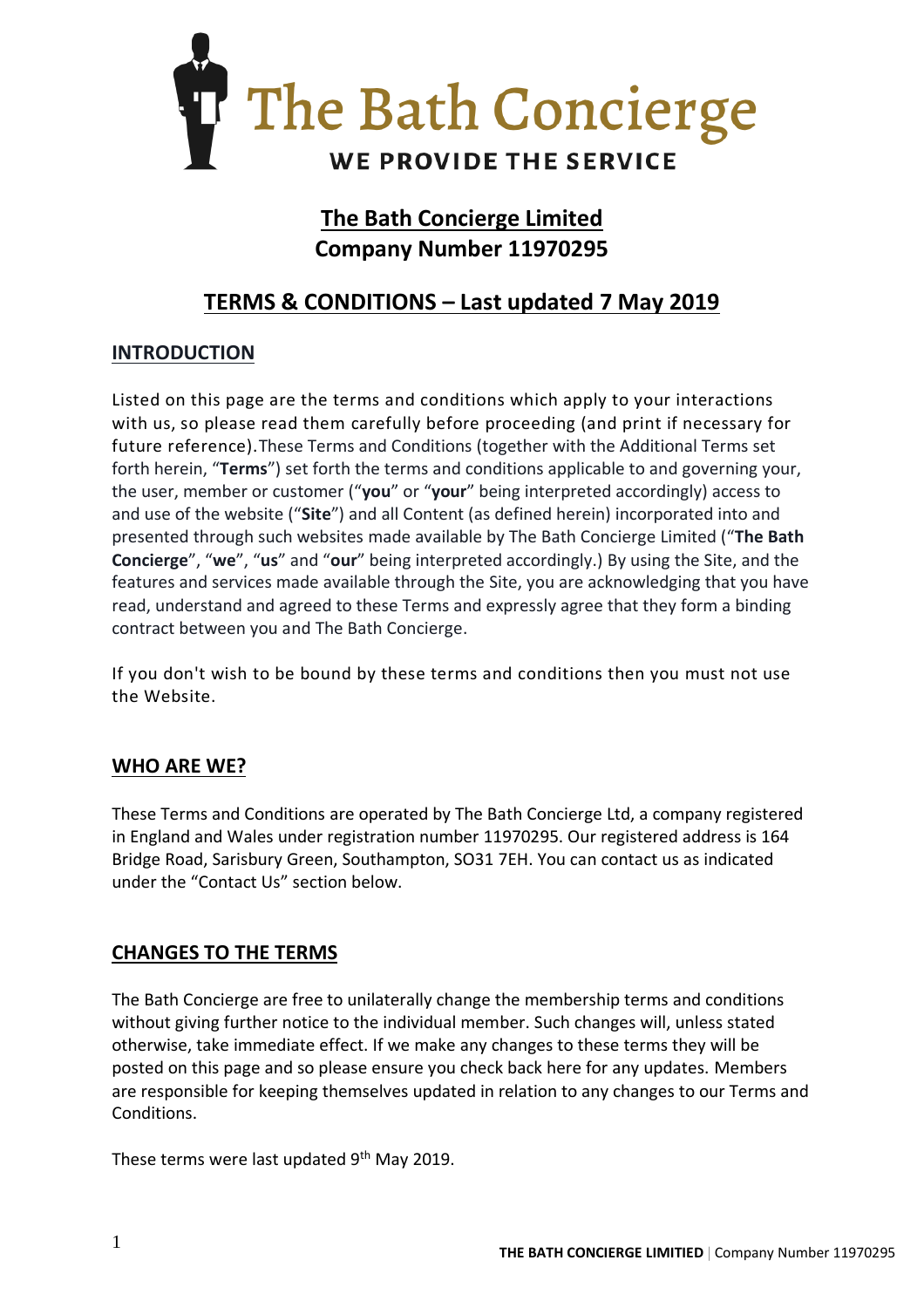# **ACCOUNT**

You may browse the Site without registering for an account or a plan. You will be required to register for an account and plan to use certain features of the Digital Properties. Your account username may not include the name of another person with the intent to impersonate that person, or be offensive, vulgar or obscene. Your account username and password are personal to you. If you open an account with us, you must ensure that the details you give us are correct and complete. Please let us know right away if any of the details you provided while registering should change. You will be solely responsible for the confidentiality and use of your login details (username and password), and for all activities, including payments, that are conducted through your account. You agree to accept responsibility for all activities that occur under your account or password. You may not transfer or sell access to your account. The Bath Concierge will not be liable for any harm related to the disclosure of your username and password or the use by anyone else of your username or password. You may not use another user's account without that user's permission. You should inform us immediately if you have any reason to believe that your password has been compromised or there has been any other breach of security regarding the Site that comes to your attention. We may require you to change your username and/or password if we believe your account is no longer secure or if we receive a complaint that your username violates another person's rights. We have the right to suspend your account or to disable any username or password at any time if we believe you have failed to comply with these terms and conditions or for security and maintenance reasons. we reserve the right to deny the creation of, suspend access to or terminate any account(s), or to remove or modify Content, features, functionalities and/or services available to account holders, at any time in its sole discretion and without prior notice or liability to you.

# **CONTENT**

Your use of the Digital Properties and their contents including, without limit any, text, audio/visual materials, graphics, trademarks, service marks, trade names, logos, icons, photographs, music, forms, images, animations, data, information, code and software, regardless of whether registered or unregistered, and any combinations and compilations thereof ("**Content**") is subject to these Terms. Any Content that you access on the Digital Properties is either owned by us (or third parties who licence such Content to us) and is made available only for your own personal use on the condition that you must not republish, post, transmit, edit, adapt, syndicate or distribute any Content without our prior written permission. The names 'The Bath Concierge', 'The Bath Concierge Limited', 'The Concierge Club', 'My Bath Concierge' and other business names and logos displayed on the Digital Properties may be trademarks belonging to us or other companies in The Bath Concierge Limited Group ("**Trade Marks**").

The Digital Properties and Content are licensed and your limited rights to access and use the Digital Properties and Content are conditioned upon your compliance with these Terms. No act of downloading or copying from, or otherwise using, the Digital Properties, even with our permission, will transfer any title, interest or right in or to any Digital Property or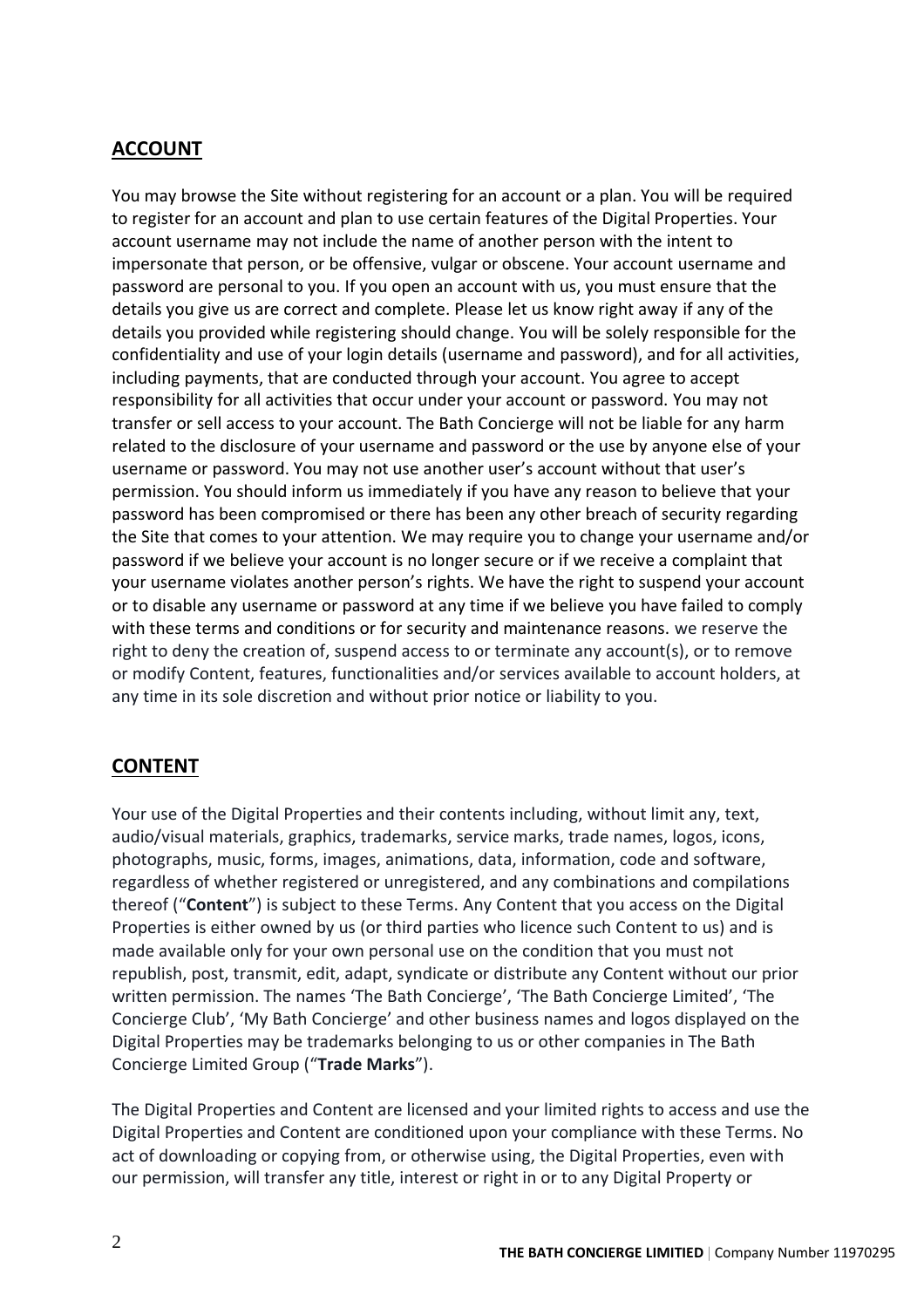Content to you. We hereby expressly reserve all rights not expressly granted in and to the Digital Properties and Content.

### **LIABILITY DISCLAIMER**

We make no express warranties or representations as to the quality and/or accuracy of the Content, the Site or Digital Services, and we expressly disclaim any implied warranties, conditions and/or representations, including but not limited to implied warranties of noninfringement to the full extent permissible under applicable law. We offer the Content, the Site and Digital Services on an "as is" basis and so do not accept any responsibility for any use of reliance on the Site, Content or Digital Services, or for any disruption or delay in the Services.

Whilst we will correct any errors in our Content, the Site and Digital Services that come to our attention as soon as we reasonably can, we do not undertake or warrant that the Content, the Site and Digital Services will be completely free from bugs or errors or that the Content, the Site and Digital Services will be available on an uninterrupted basis. You accept that access to the Content, the Site and Digital Services may be interrupted or suspended without notice in the case of IT system issues or where we need to undertake maintenance or due to other reasons beyond our reasonable control.

# **YOUR PERSONAL INFORMATION**

We will use the personal information you provide us with in accordance with our Privacy Policy.

# **TERMINATION**

Membership is not an automatic right, it is a benefit for community members who follow our reasonable rules and treat other members of The Bath Concierge community members well and appropriately. We may, using reasonable discretion, decide whether or not your use of The Bath Concierge complies with these terms. We can suspend or terminate your membership at any time for any of the following reasons:

- If you breach these terms and conditions
- If you act in any way that does not align with the values of our community
- If you act in any way that could cause other members harm

### **MEMBERSHIP TERMS**

The Bath Concierge gives you a choice: you can use our high-quality services at competitive prices without needing to purchase a membership (the Lobby Plan), or you can opt for one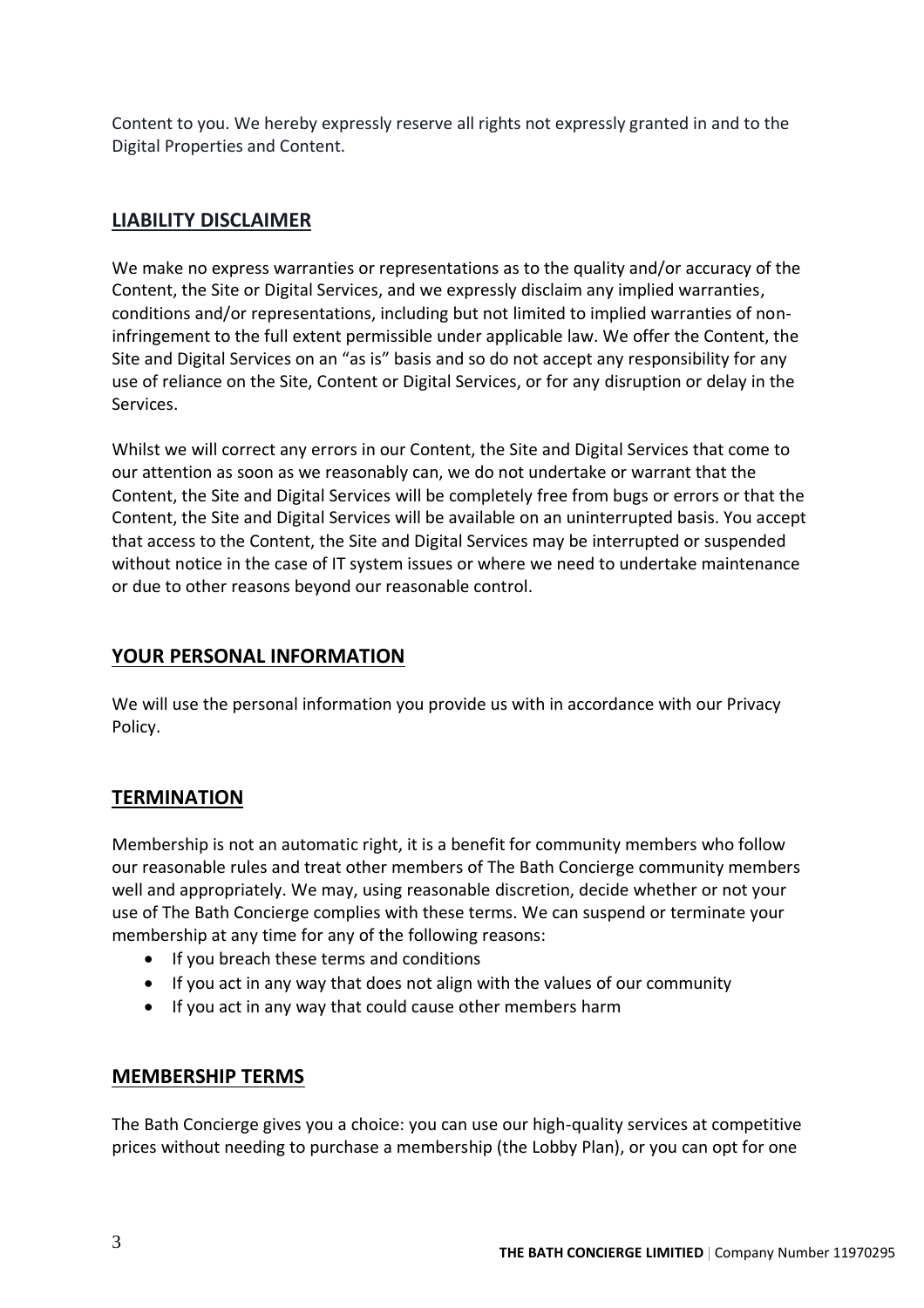of our membership plans and use our services on a priority basis and make the most of our discount offers (the 'Suite' and Penthouse' Plans).

If you go for a Suite or Penthouse Plan, here's how it works:

- Once you sign up for The Bath Concierge Club you will be redirected to choose which plan you would like.
- You can then purchase your plan of choice.
- From that moment forwards, you will become a Concierge Club member.
- As a member there are a variety of benefits different in each plan.

### **TYPES OF MEMBERSHIP PLAN**

#### **Lobby Plan – Valid for 1 month, Free**

• We offer the Lobby Plan as our 1 month membership plan. This means that once you sign up to this plan, you will be able to use our services for 1 month from the sign up date. There is no fee for this plan. Under this plan you will not be granted access to the latest offers and discounts around Bath and will not receive priority when booking.

#### **Suite Plan – Monthly Subscription, £7.50**

• We offer the Suite Plan as our monthly membership plan. Monthly memberships come with a three-month minimum term. After the first three months, your membership will renew automatically on a month-to-month basis and can be cancelled by you at any time on giving us a month's notice (such cancellation to take effect at the end of the current membership month in which your notice to terminate has been given). Your payment method will be charged monthly for as long as the membership lasts. Under this plan you will be granted access to the latest offers and discounts as well as priority over guest customers when accessing a service.

#### **Penthouse Plan – Yearly Subscription, £80**

• We offer the Penthouse Plan as our annual membership plan. This is a 12-month membership and your payment method will be charged the full amount for that year's membership when you purchase it. After the first year, your membership will renew automatically on an annual basis and can be cancelled by you at any time on giving us 1 month notice (such cancellation will take effect at the end of the thencurrent membership year in which your notice to terminate has been given). Your payment method will be charged annually for as long as the membership lasts. Under this plan you will be granted access to the latest offers and discounts as well as priority over guest customers when accessing a service. Furthermore, there is a £10 discount over the monthly subscription on an annual basis.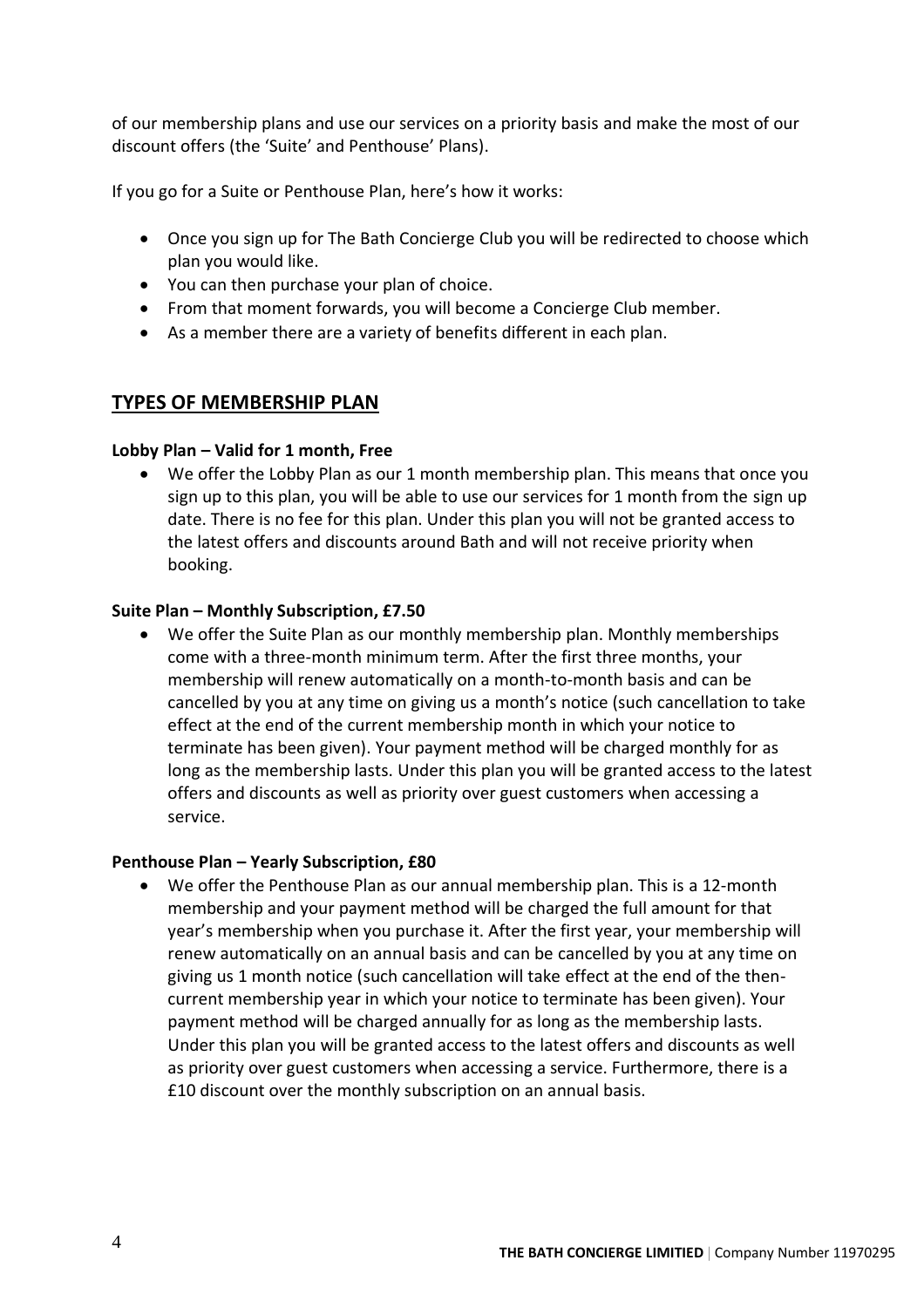## **UPGRADING YOUR MEMBERSHIP**

Depending on your type of membership, upgrades to your membership can be purchased through contact with us. These upgrades will increase your spending limit per month, starting immediately following confirmation of your upgrade.

If you have purchased an upgrade to a monthly membership, your membership will renew automatically on a month-to-month basis from the date on which you purchased your upgrade, at the upgraded monthly membership price. Your cancellation rights are not affected.

If you have purchased an upgrade to a monthly membership and would like to return to a previous level of membership, please email on [thebathconcierge@gmail.com](mailto:thebathconcierge@gmail.com) and they will be happy to help.

### **CANCELLING YOUR MEMBERSHIP**

If you wish to cancel your membership (other than under your statutory cancellation rights – see below) please email on [thebathconcierge@gmail.com.](mailto:thebathconcierge@gmail.com) Please note that monthly memberships come with a three-month minimum term.

# **REJOINING FOLLOWING CANCELLATION**

If you wish to purchase a new membership following a previous cancellation, this is at our discretion.

# **ACCEPTANCE OF IMMEDIATE PROVISION**

When purchasing a membership, you indicate that you are specifically requesting that we start providing the membership service to you immediately, without waiting for the end of the statutory 14-day "cooling off" period.

### **CHANGES TO YOUR MEMBERSHIP TERMS**

Where it is necessary to change your terms of membership, we shall do only on at least 30 days' notice to you. If such change materially alters your position as a consumer, we shall give you the option to cancel your membership and receive a refund for the time remaining.